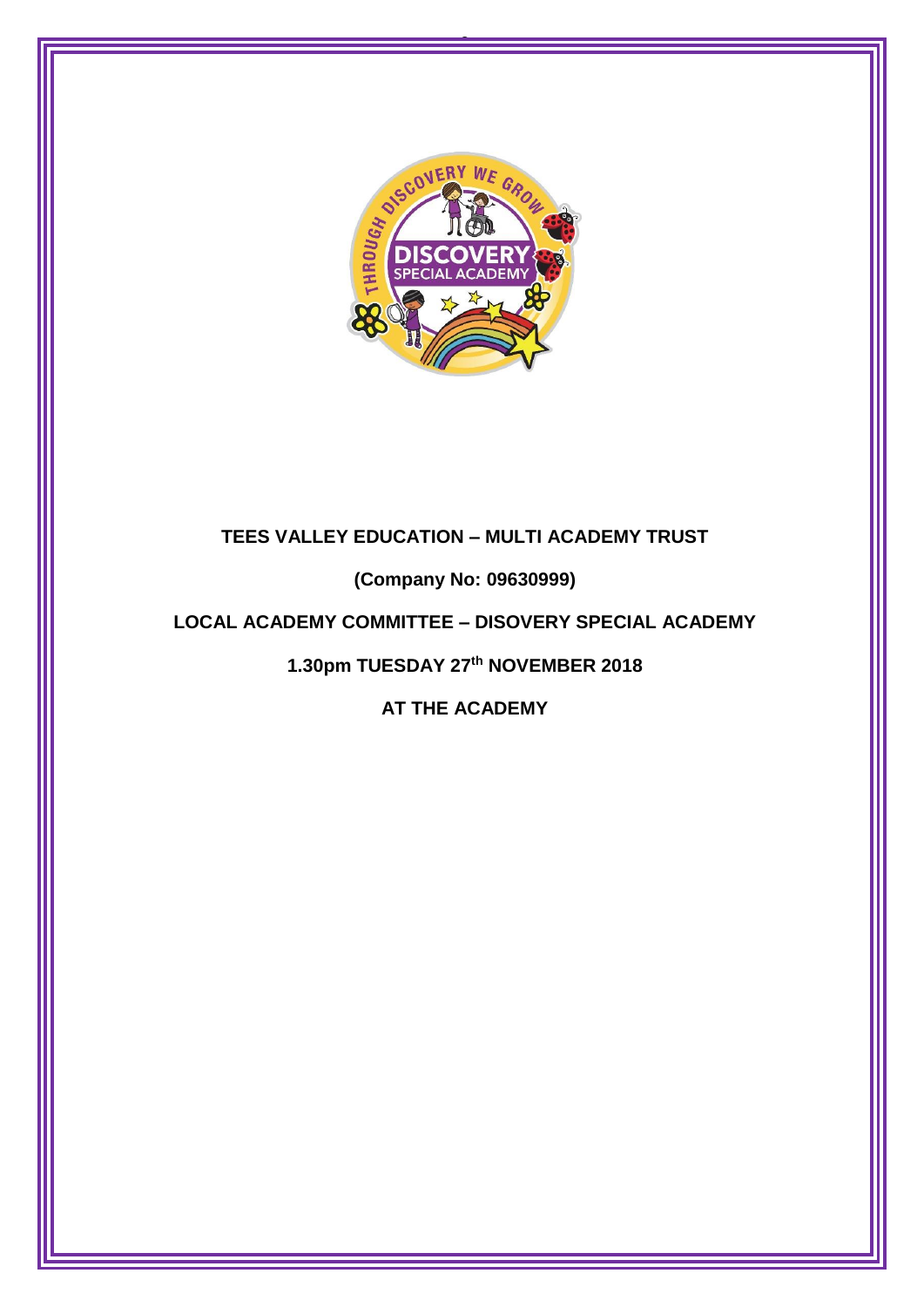### **TEES VALLEY EDUCATION – MULTI ACADEMY TRUST (Company No: 09630999) LOCAL ACADEMY COMMITTEE – DISCOVERY SPECIAL ACADEMY 1.30pm TUESDAY 27th NOVEMBER 2018 AT THE ACADEMY**

**ATTENDEES: Chair** - Carol White, **Head Teacher** - Jennifer Duncan **Parent representative** - Lesley May **Staff Representative** - Eilidh Mietelska **Community Representative** – Anne Kelly

### **OTHER ATTENDEES**: **Clerks** – Carole Tonner, Christine Watson

# **1. Apologies**

Apologies were received from Scarlet Pink. A representative, Anne Kelly (FONW secretary), attended on her behalf. CW pointed out that in future, named LAC members cannot appoint substitutes. TVED is keen for the Friends of Nature's World to be the community representative so asked AK to discuss with SP to confirm the most appropriate representative.

# **2. Welcome and introductions**

CW has been appointed by the trust to chair the Discovery LAC. CW welcomed everyone to the first LAC meeting and gave a brief outline of the role and purpose of the LAC.

### **3. Overview of the LAC and LAC responsibilities (Terms of Reference, governance overview and mechanisms**

CW explained in detail the Terms of Reference including the following:

- TVED Trust structure of the members, Trust Board and committees
- The structure and schools of Tees Valley Education (TVEd)
- Roles and responsibilities of LAC members
- Reporting arrangements and working arrangements
- The development of Discovery Special Academy to date.

# **4. Discovery overview (including awareness of strategic documents, building works, curriculum offer)**

CW gave an update on the temporary accommodation DSA is currently in and how this will be developed over the next 2 ½ years. CW went on to further explain that the ESFA had agreed to fund more temporary buildings, which would be in place for the start of September Autumn term 2019. This will allow pupils and staff currently based at Pennyman site, to be all based on one site and an increase of 12 pupils a year for 2018/19 and 2019/20

CW explained that Nature's World is a possible site for the new Academy. Discussions are in the final stages. Contractors will be government choices. Consideration must be given to the needs of the pupils.

CW gave an insight into how the numbers of pupils will increase and the structure of year groups.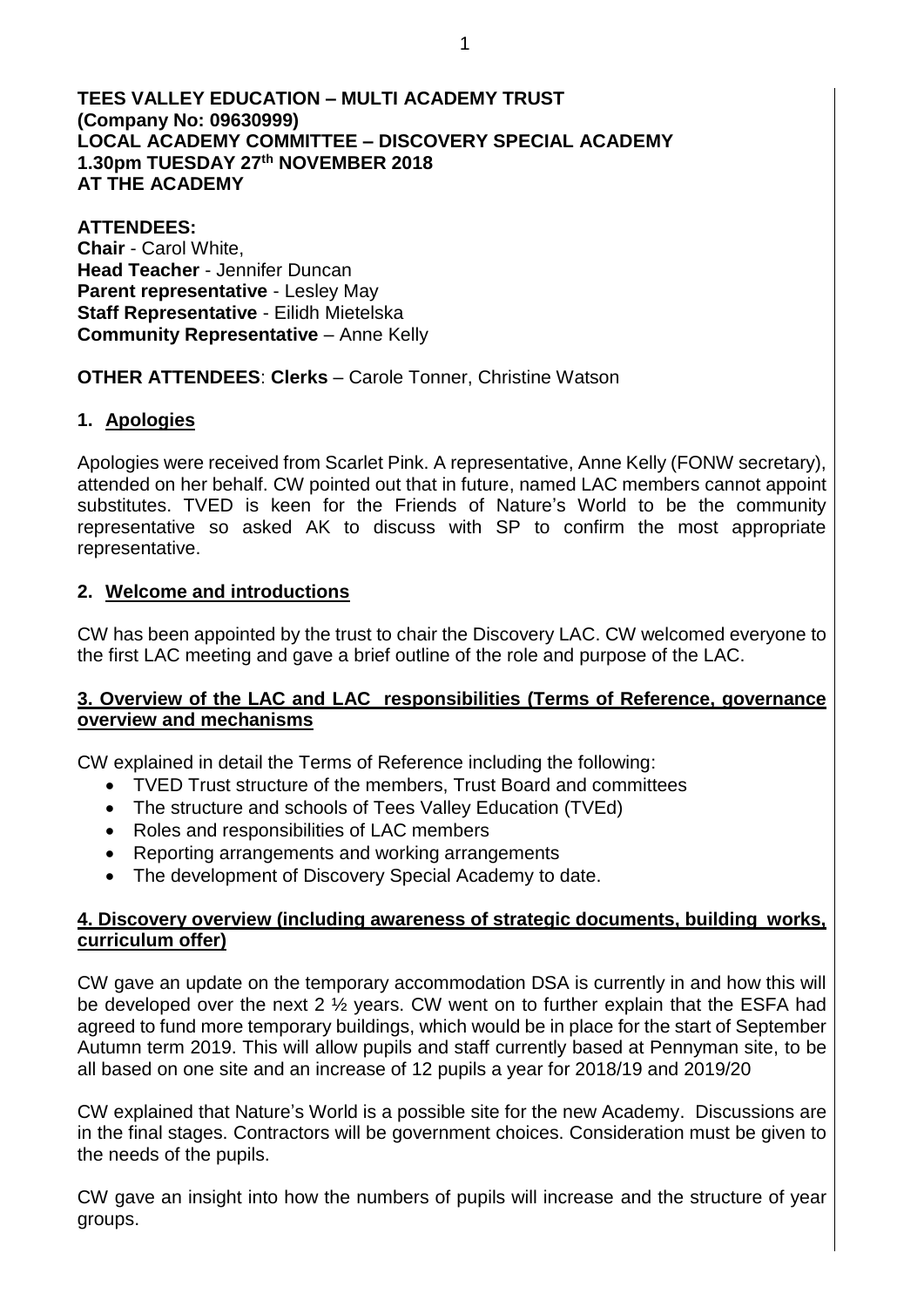AK asked if pupils are expected to meet government expectation as in other schools. CW explained that the children would not sit the statutory tests (SATS) but there will be other academic expectations pupils would work towards. Each child is assessed on their specific needs and an EHCP plan is in place to ensure the child meets their full potential and their needs are addressed.

AK asked if we would go through Ofsted inspection. CW responded with yes, we would expect to be inspected within the seventh term after opening and judgements will be made as with any other school.

# **5. Overview of enrichment activities to date and those to come this term**

Covered in Headteacher report see below.

# **Headteacher Report**

The Headteacher circulated her report and the following points were raised/discussed:

- JD gave an insight into the review and development plan with an overview of the academy's vision and aims.
- JD explained how the temporary accommodation is utilised daily to maximise the development of the children
- JD spoke about the progress of the new build and that many aspects of the land will be taken into consideration for example treeline, soil studies, and endangered species. She spoke about the style/look and sustainability of the new build and how this will fit in with Nature's World environment.
- JD discussed the curriculum provision at Discovery and the variety of approaches, which includes traditional teaching methods for those pupils who are able to access subject specific learning. The curriculum is holistic and delivered through the following three areas of development, academic curriculum, therapeutic input and social & emotional curriculum.
- JD explained about the close working relationships that have been established with external agencies. This ensures that pupils have access to all relevant services and professionals and enables the holistic approach to teaching and learning.
- JD went on to discuss staffing, she emphasised that all staff had undertaken a robust induction. Staff attend meetings every week which include training. CPD is an ongoing provision for all staff. Two members of staff have been appointed as cultural champions to ensure a wide range of enrichment activities are on offer. JD went on to highlight what enrichment activities have already taken place and ones that are planned.
- JD explained community links already in place and further links the Academy would like to build.
- The chair and headteacher asked the committee to consider further enrichment activities/community links the Academy could explore to enhance the provision. To be discussed further at the next LAC meeting.
- CW asked for information on protection orders on trees currently on Nature's World grounds.

The committee thanked the Headteacher for her report

### **6 Suggestions from the group of further enrichment opportunities the academy could offer**

AK suggested that groups could start visiting Nature's world to plant bulbs.